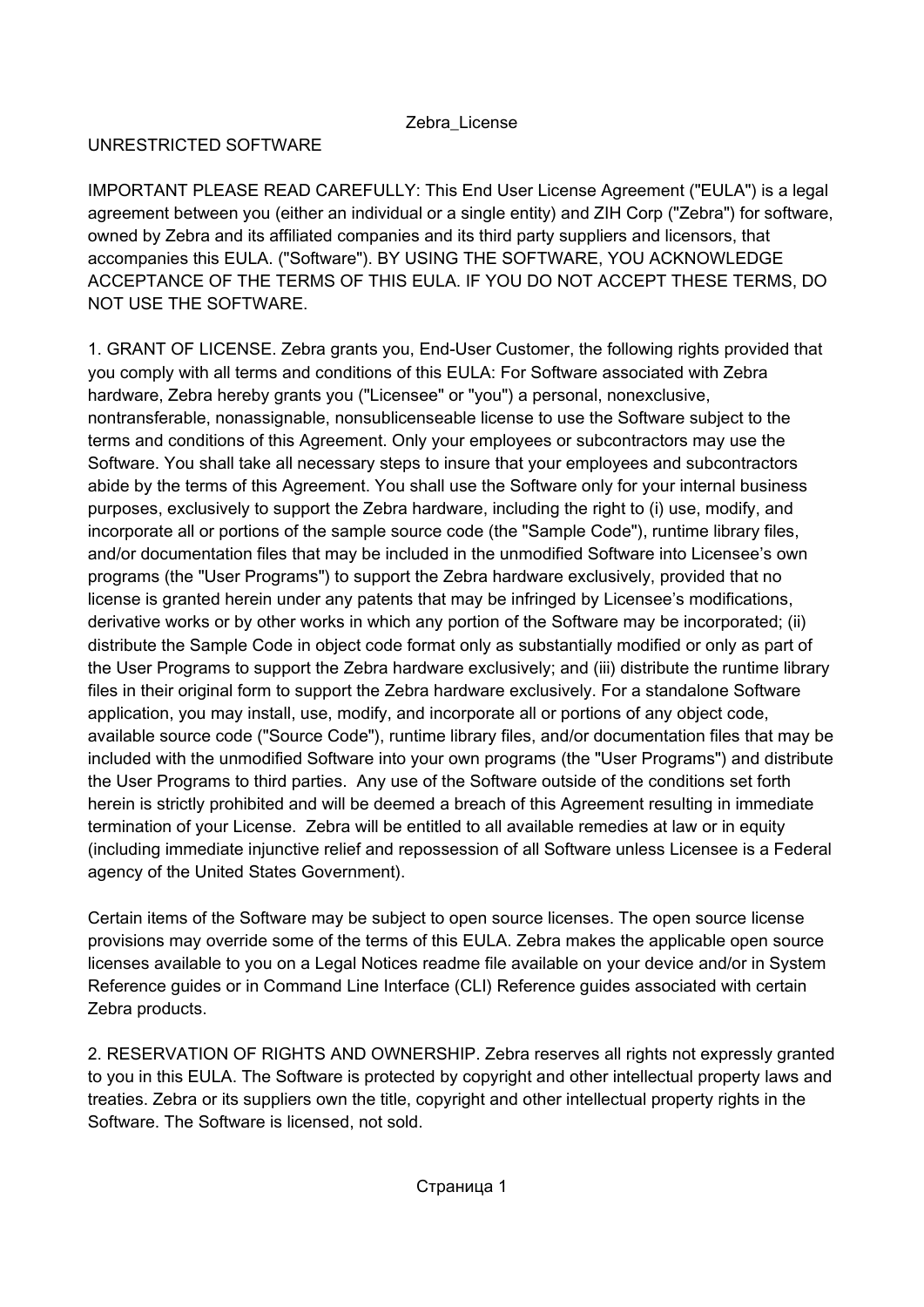3. LIMITATIONS ON END USER RIGHTS. You shall not distribute, sublicense, rent, loan, lease, export, re-export, resell, ship or divert or cause to be exported, re-exported, resold, shipped or diverted, directly or indirectly, the unmodified Software under this Agreement. You shall not, and shall not permit others to: (i) combine the Software including any Sample or Source Code, in whole or in part, with any Open Source Software having license terms and obligations that include copyleft obligations and/or intellectual property encumbrances; (ii) remove any proprietary notices, marks, labels, or logos from the Software; (iii) rent or transfer all or some of the Software to any other party without Zebra's prior written consent; or (iv) utilize any computer software or hardware which is designed to defeat any copy protection device, should the Software be equipped with such a protection device.

4. MACHINE DATA. "Machine Data" means anonymized usage data collected by devices sold (or licensed) under this Agreement such as battery management (time to empty, standby current, average current), device system time, CPU processing load, free RAM, number of running processes, network information (name, identifier), device identifier, firmware version, hardware version device type, audio volume, LED state, beeper volume, backlight level, key light, odometer count, reboot, reboot cause, total storage and physical memory availability, power cycle count, and device up time. Notwithstanding anything else in this Agreement, all title and ownership rights in and to Machine Data are held by Zebra. In the event, and to the extent you are deemed to have any ownership rights in Machine Data, you hereby grant Zebra a limited, revocable, non-exclusive right and license to use Machine Data.

5. LOCATION INFORMATION. The Software may enable you to collect location-based data from one or more client devices which may allow you to track the actual location of those client devices. Zebra specifically disclaims any liability for your use or misuse of the location-based data. You agree to pay all reasonable costs and expenses of Zebra arising from or related to third party claims resulting from your use of the location-based data.

6. SOFTWARE RELEASES. Zebra may periodically release new versions of the Software which will be made available to you.

7. EXPORT RESTRICTIONS. You acknowledge that the Software is subject to export restrictions of various countries. You agree to comply with all applicable international and national laws that apply to the Software, including all the applicable export restriction laws and regulations.

8. ASSIGNMENT. You may not assign this Agreement or any of your rights or obligations hereunder (by operation of law or otherwise) without the prior written consent of Zebra. Zebra may assign this Agreement and its rights and obligations without your consent. Subject to the foregoing, this Agreement shall be binding upon and inure to the benefit of the parties to it and their respective legal representatives, successors and permitted assigns.

9. TERMINATION. This EULA is effective until terminated. Your rights under this License will terminate automatically without notice from Zebra if you fail to comply with any of the terms and conditions of this EULA. Zebra may terminate this Agreement by offering you a superseding Agreement for the Software or for any new release of the Software and conditioning your continued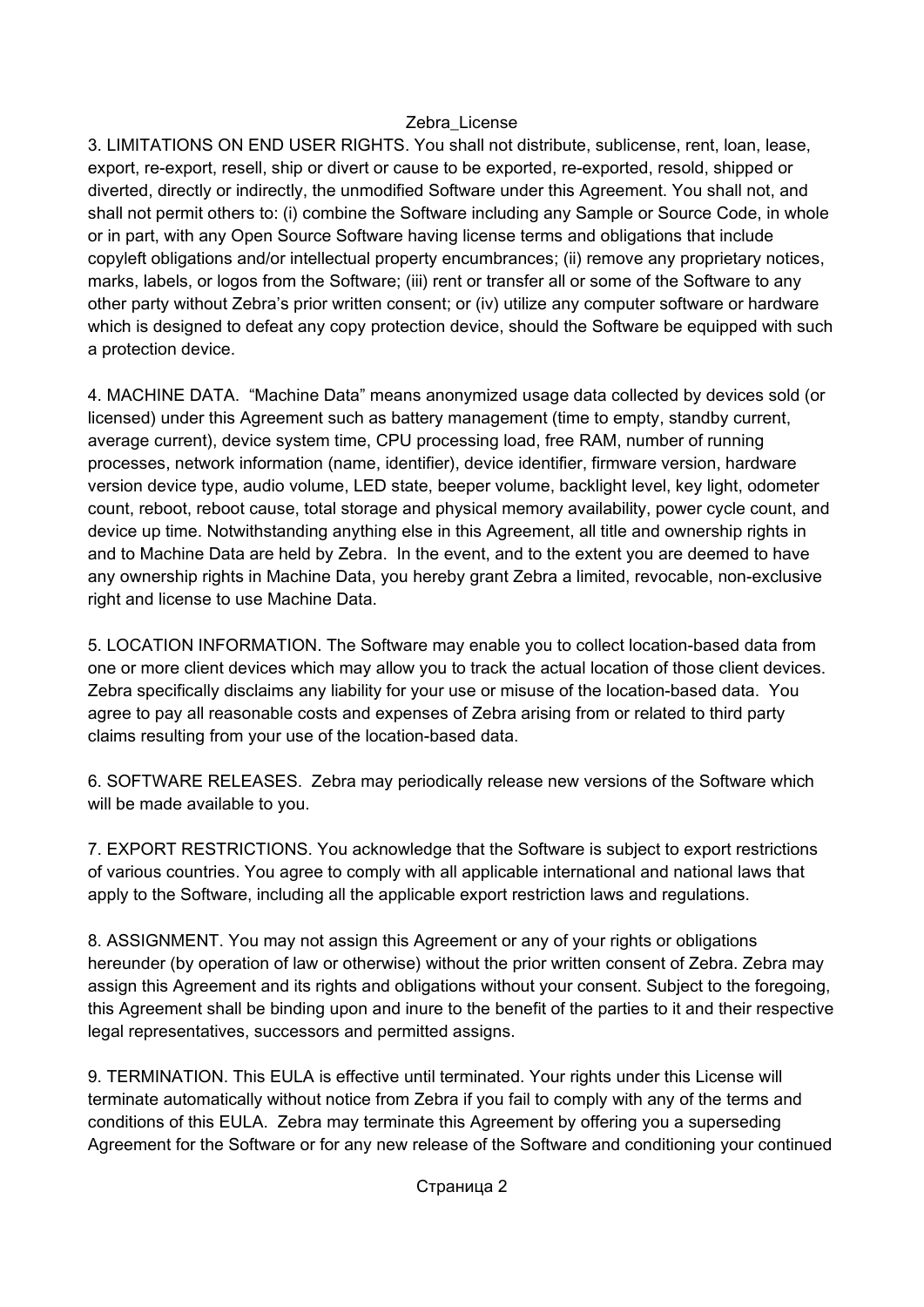use of the Software or such new release on your acceptance of such superseding Agreement. Upon termination of this EULA, you must cease all use of the Software and destroy all copies, full or partial, of the Software.

10. DISCLAIMER OF WARRANTY. UNLESS SEPARATELY STATED IN A WRITTEN EXPRESS LIMITED WARRANTY, ALL SOFTWARE PROVIDED BY ZEBRA IS PROVIDED "AS IS" AND ON AN "AS AVAILABLE" BASIS, WITHOUT WARRANTIES OF ANY KIND FROM ZEBRA, EITHER EXPRESS OR IMPLIED. TO THE FULLEST EXTENT POSSIBLE PURSUANT TO APPLICABLE LAW, ZEBRA DISCLAIMS ALL WARRANTIES EXPRESS, IMPLIED, OR STATUTORY, INCLUDING, BUT NOT LIMITED TO, IMPLIED WARRANTIES OF MERCHANTABILITY, SATISFACTORY QUALITY OR WORKMANLIKE EFFORT, FITNESS FOR A PARTICULAR PURPOSE, RELIABILITY OR AVAILABILITY, ACCURACY, LACK OF VIRUSES, NON INFRINGEMENT OF THIRD PARTY RIGHTS OR OTHER VIOLATION OF RIGHTS. ZEBRA DOES NOT WARRANT THAT THE OPERATION OF THE SOFTWARE WILL BE UNINTERRUPTED OR ERROR FREE. TO THE EXTENT THAT THE SOFTWARE COVERED BY THIS EULA INCLUDES EMULATION LIBRARIES, SUCH EMULATION LIBRARIES DO NOT WORK 100% CORRECTLY OR COVER 100% OF THE FUNCTIONALITY BEING EMULATED, ARE OFFERED "AS IS" AND WITH ALL FAULTS, AND ALL THE DISCLAIMERS AND LIMITATIONS CONTAINED IN THIS PARAGRAPH AND THIS AGREEMENT APPLY TO SUCH EMULATION LIBRARIES. SOME JURISDICTIONS DO NOT ALLOW EXCLUSIONS OR LIMITATIONS OF IMPLIED WARRANTIES, SO THE ABOVE EXCLUSIONS OR LIMITATIONS MAY NOT APPLY TO YOU. NO ADVICE OR INFORMATION, WHETHER ORAL OR WRITTEN, OBTAINED BY YOU FROM ZEBRA OR ITS AFFILIATES SHALL BE DEEMED TO ALTER THIS DISCLAIMER BY ZEBRA OF WARRANTY REGARDING THE SOFTWARE, OR TO CREATE ANY WARRANTY OF ANY SORT FROM ZEBRA

11. THIRD-PARTY APPLICATIONS. Certain third party applications may be included with, or downloaded with this Software. Zebra makes no representations whatsoever about any of these applications. Since Zebra has no control over such applications, you acknowledge and agree that Zebra is not responsible for such applications. You expressly acknowledge and agree that use of third party applications is at your sole risk and that the entire risk of unsatisfactory quality, performance, accuracy and effort is with you. You agree that Zebra shall not be responsible or liable, directly or indirectly, for any damage or loss, including but not limited to any damage to or loss of data, caused or alleged to be caused by, or in connection with, use of or reliance on any such third party content, products, or services available on or through any such application. You acknowledge and agree that the use of any third-party application is governed by such third party application provider's Terms of Use, License Agreement, Privacy Policy, or other such agreement and that any information or personal data you provide, whether knowingly or unknowingly, to such third-party application provider, will be subject to such third party application provider's privacy policy, if such a policy exists. ZEBRA DISCLAIMS ANY RESPONSIBILITY FOR ANY DISCLOSURE OF INFORMATION OR ANY OTHER PRACTICES OF ANY THIRD PARTY APPLICATION PROVIDER. ZEBRA EXPRESSLY DISCLAIMS ANY WARRANTY REGARDING WHETHER YOUR PERSONAL INFORMATION IS CAPTURED BY ANY THIRD PARTY APPLICATION PROVIDER OR THE USE TO WHICH SUCH PERSONAL INFORMATION MAY BE PUT BY SUCH THIRD PARTY APPLICATION PROVIDER.